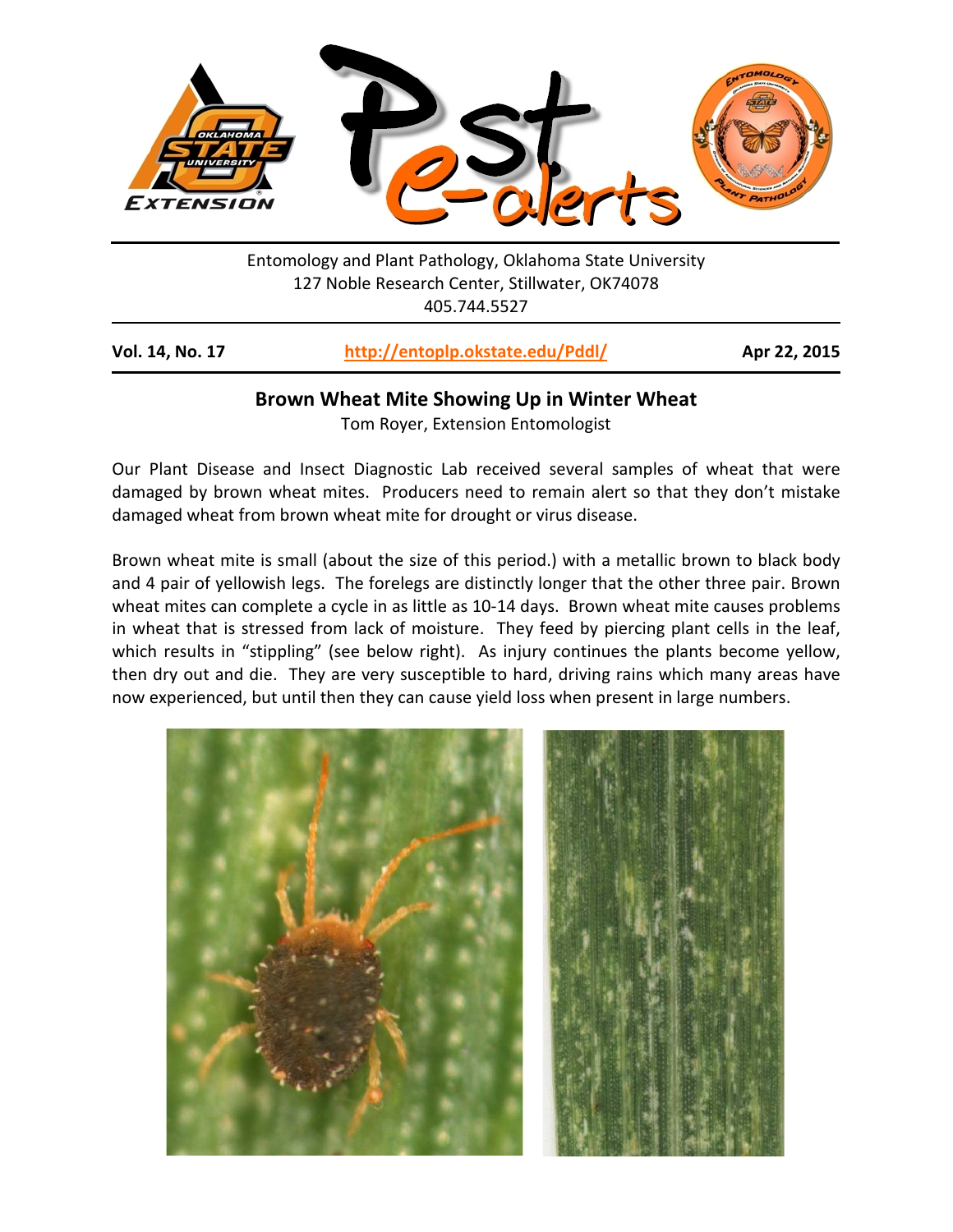

We typically experience 3 generations per year. However, in this sample, the mites had already caused considerable damage and had laid significant numbers of diapausing white eggs that tell us they have completed their last generation of the growing season and these eggs will oversummer.

Research suggests that a treatment threshold of 25-50 brown wheat mites per leaf in wheat that is 6-9 inches tall is economically warranted. An alternative estimation is "several hundred" per foot of row.

If you find active brown wheat mites in your field, check CR-7194, Management of Insect and Mite Pests in Small Grains for registered insecticides, application rates, and grazing/harvest waiting periods. It can be obtained from any County Extension Office, or from OSU: <http://pods.dasnr.okstate.edu/docushare/dsweb/Get/Document-2601/CR-7194web2008.pdf>

# **Cold temperature injury or fire blight disease?**

\_\_\_\_\_\_\_\_\_\_\_\_\_\_\_\_\_\_\_\_\_\_\_\_\_\_\_\_\_\_\_\_\_\_\_\_\_\_\_\_\_\_\_\_\_\_\_\_\_\_\_\_\_\_\_\_\_\_\_\_\_\_\_\_\_\_\_\_\_\_\_\_\_\_\_\_\_\_

Jen Olson, Plant Disease Diagnostician

In cold springs, it can be difficult to determine if injury to trees and shrubs is caused by cold temperature injury (frost and freeze) or fire blight disease (Fig 1). Early detection is important if



growers want to prevent the bacterial pathogen (*Erwinia amylovora*) from invading wood, resulting in cankers and branch dieback.

**Fig 1**. Is the black discoloration on this pear leaf caused by cold temperatures or fire blight?. Image courtesy John Haase, Rogers Co. OCES.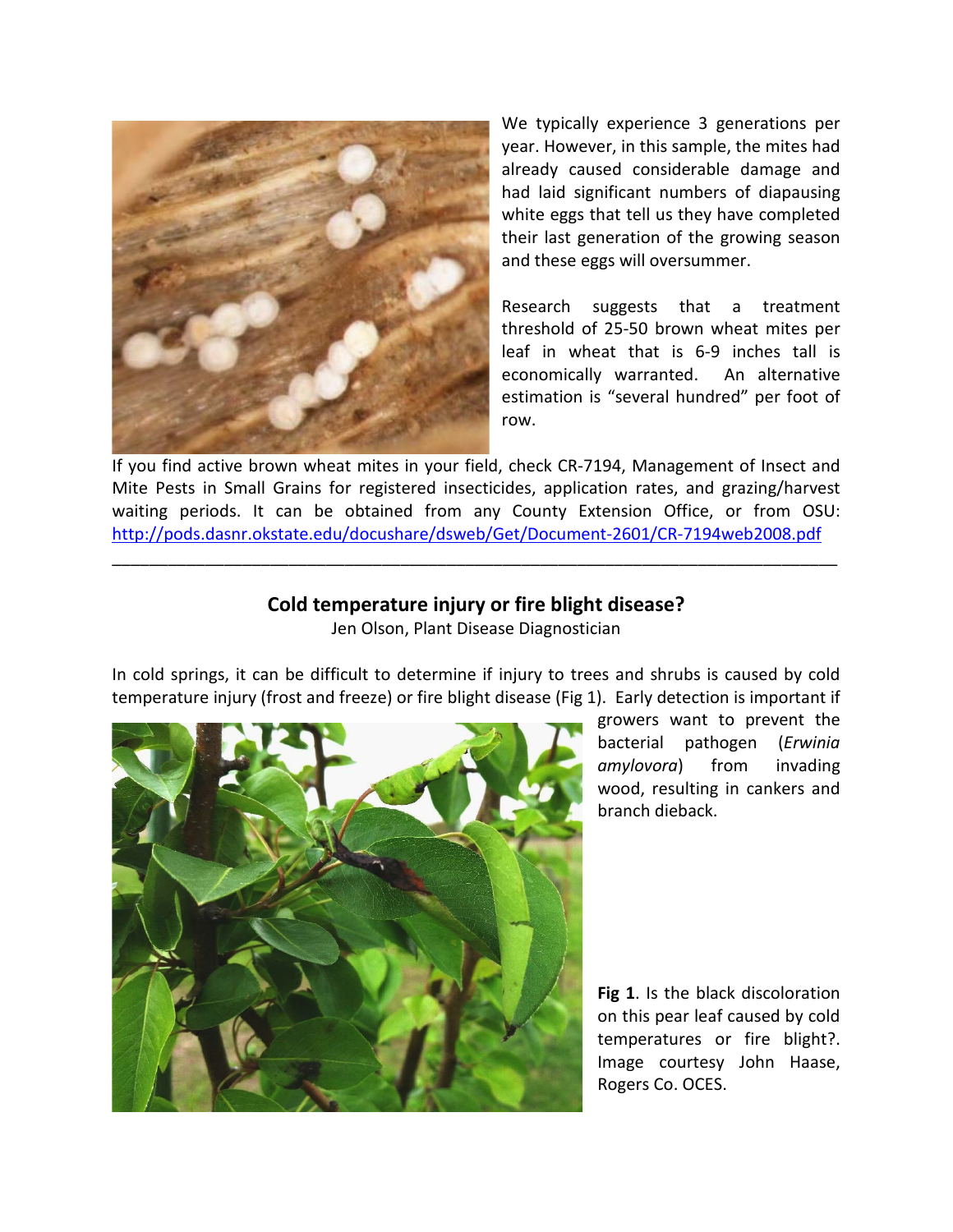As you examine shrubs and trees this spring, consider the following.

### 1. Determine if the plant is a host for fire blight disease.

Most plants in the Rosaceae family are susceptible to fire blight, but some hosts are more commonly affected than others (Table 1). Plants in other families are not susceptible to fire blight.

| More common hosts | Less common hosts |
|-------------------|-------------------|
| Apple             | Almond            |
| Crab apple        | Apricot           |
| Cotoneaster       | Blackberry        |
| Hawthorn          | Cherry            |
| Mountain ash      | Chokecherry       |
| Pear              | Loquat            |
| Photinia          | Plum              |
| Pyracantha        | Raspberry         |
| Quince            | Rose              |
| Spirea            | Strawberry        |

2. Examine other plants in the area for discoloration.

Damage caused by frost or freezing temperatures is not selective. Other plants in the area may also show symptoms of cold temperature injury (Fig 2).



**Fig 2**. These ash shoots exhibit discoloration and a shepherd's crook. These symptoms are due to cold temperature injury. Ash is not a host for fire blight disease.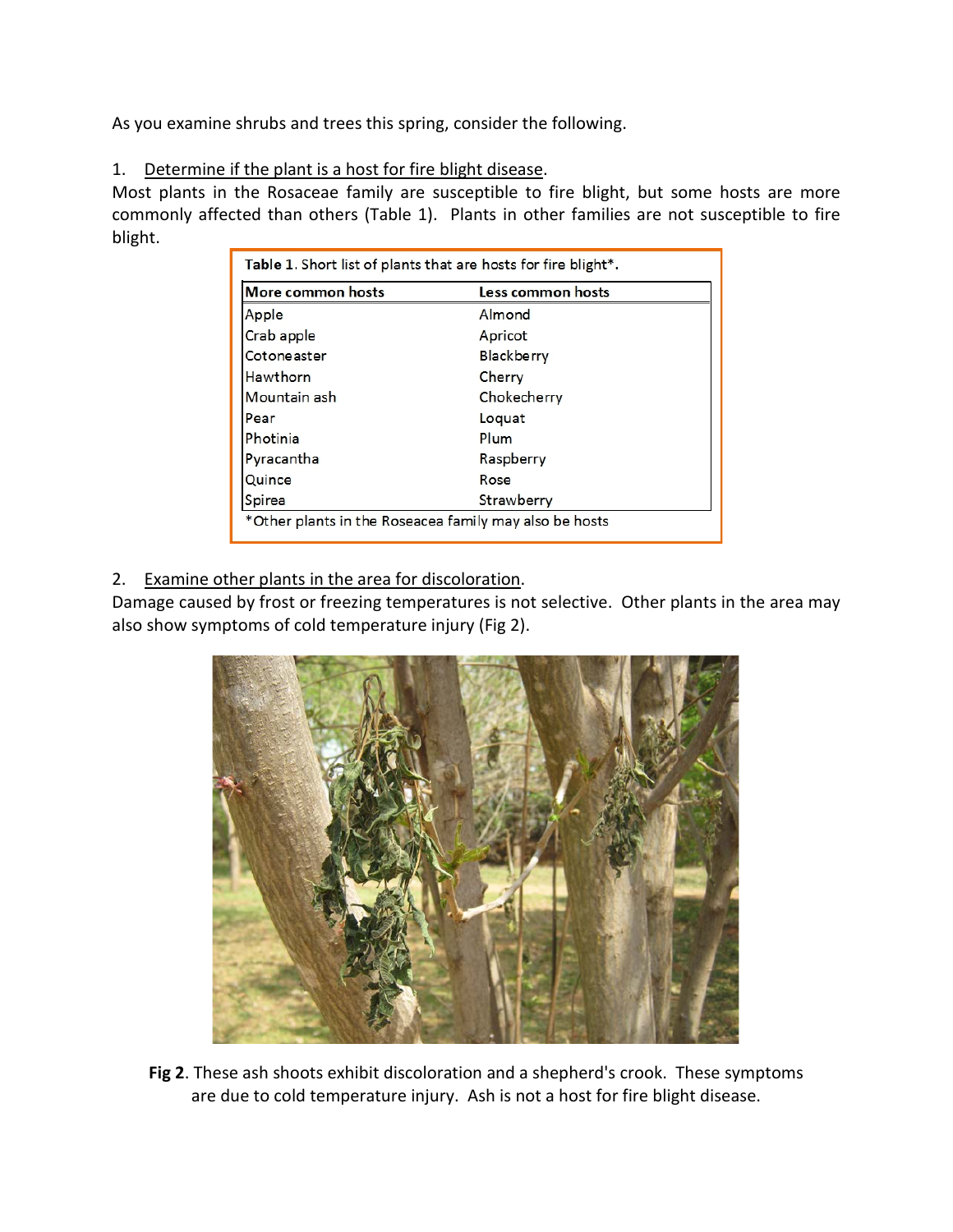# 3. Determine if the discoloration is associated with flowers or fruits.

Most often, the fire blight bacteria enter the plant through the flowers. In most cases, remnants of flowers or fruits are attached to the brown-black shoots (Fig 3). If no flowers or fruits are present, fire blight disease is unlikely.



**Fig 3**. Fire blight bacteria most commonly enter through flowers. Therefore, discolored flowers or fruit are usually present on the damaged shoots.

# 4. Internally examine the affected shoots.

Cold temperature injury is usually restricted to the leaves. If branch or stem tissue is discolored internally, it suggests fire blight may be the cause. Under the bark, red to brown discoloration may be present in the damaged wood (Fig 4).

## 5. When in doubt, have it checked out.

The PDIDL can test for the fire blight bacterium using a quick test. Results are generally available one day after receipt.

In the meantime, remember that the fire blight bacterium is easily spread. As a precaution, clean tools with a disinfectant between cuts when taking samples or removing damaged shoots. If the problem is due to fire blight, management begins by removing affected shoots at least 12 inches (preferably 18-24 inches) below the discolored area. Bacteria replicate rapidly and the bacteria may have invaded a long distance into visibly healthy wood. The wood does not